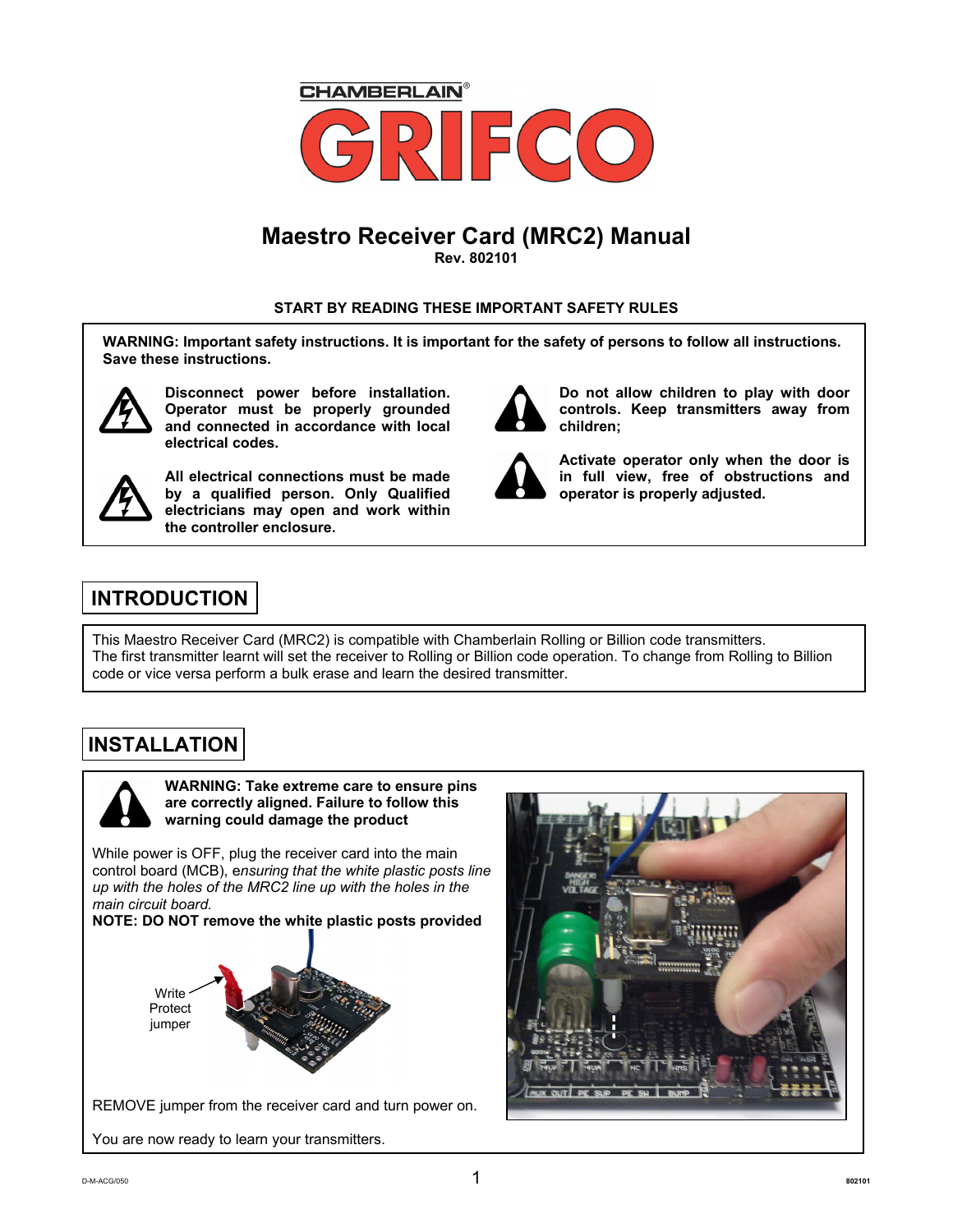### **OPERATION**

The *Controller Front Panel* instructions on this page are only suitable for the MCB-MK3 (black MCB). These operators can be recognised by the sliver sticker (as shown below) positioned on the rear of the operator or on operators with red enclosures.





If your operator does not have the silver sticker or red enclosure it is probable that it is a MCB-MK1 or MK2. For MCB-MK1 or MK2 (green or blue MCBs) the *Onboard Button* instructions over the page should be followed.

### **Controller Front Panel Learn**

(Bulk learn via Maestro Controller)

*To learn a transmitter installed in a MCB-MK3 (black MCB) follow the Front Panel learn instructions below.* 

NOTE: Ensure that the receiver card write protect jumper is removed before turning on power. If not, turn off power, remove jumper and then turn power on.

- Press and hold SET, then whilst holding...
- Press STOP 5 times (green status light will light then continue flashing, indicating learn mode)
- Activate desired TRANSMITTER (or accessory) to learn (orange limit light will flash fast after each transmitter is successfully learnt)
- When learning additional transmitters continue to press desired channel button (or accessory) until all required transmitters are learnt
- Press STOP to exit learn mode

NOTE: Operator will not respond if limits are not set. *If an Expansion Board is connected to the MCB, the operator will not respond for 30 seconds after the last Front Panel button press.*

**You should now replace the Write Protect jumper to secure your operator.** 

## **Controller Front Panel Erase** (Bulk erase via Maestro Controller)

NOTE: Ensure that the receiver card write protect jumper is removed before turning on power. If not, turn off power, remove jumper and then turn power on.

WARNING: THIS BULK ERASE PROCEDURE REMOVES ALL TRANSMITTERS FROM THE RECEIVER

- Press and hold the SET, then whilst holding…
- Press the STOP button 4 times, holding on the fourth press for 5 seconds (orange light will flash to indicate erase request, then green light will flash to indicate completion)

**You should now replace the Write Protect jumper to secure your operator.** 

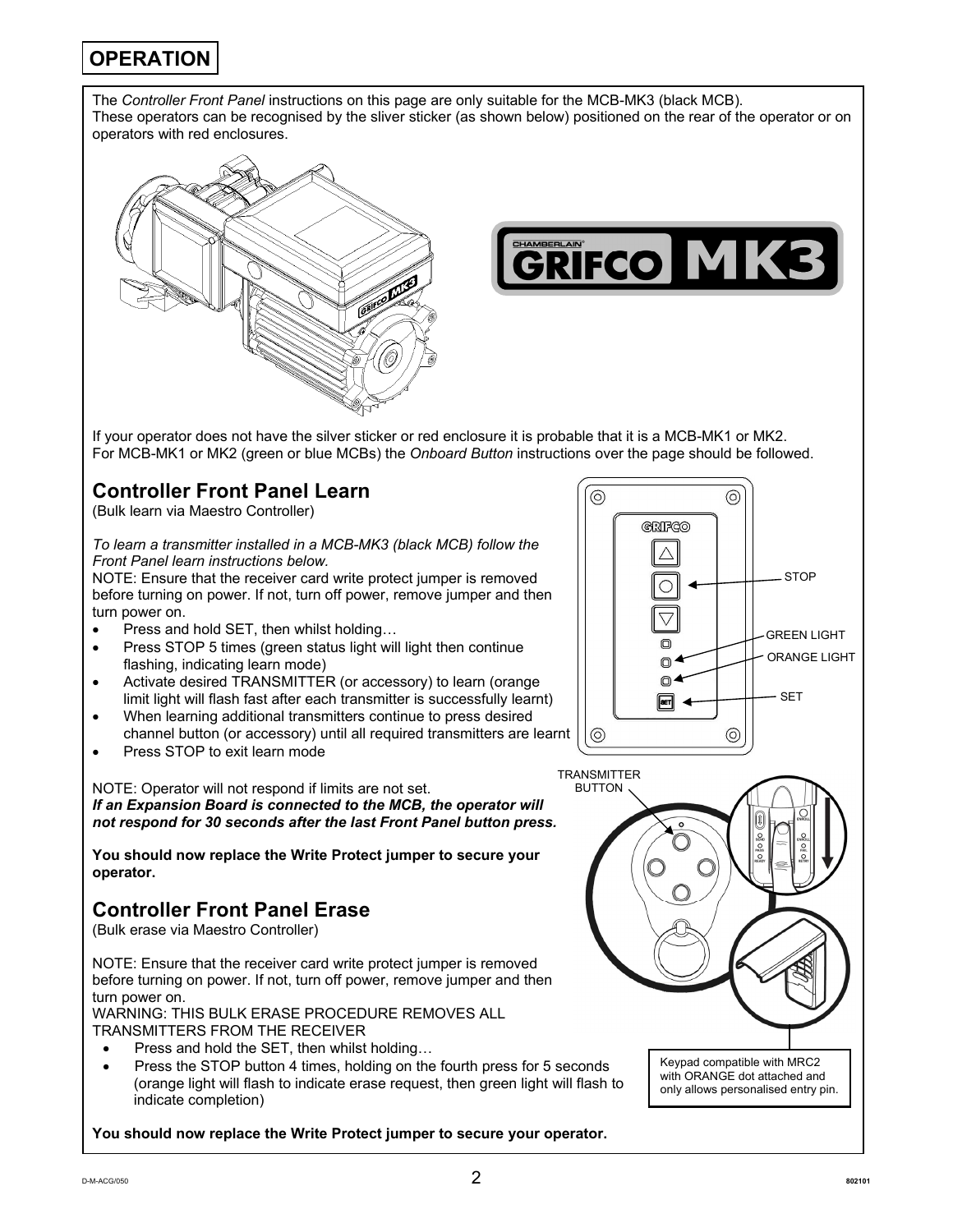For MCB-MK1 or MK2 (green or blue MCBs) the below instructions should be followed.



**WARNING** 

**Only press the learn button with a non-conductive tool Failure to follow this warning could damage the product** 

### **Onboard Button Learn**

(Single Learn via receiver card mini learn button)

NOTE: Ensure that the receiver card write protect jumper is removed before turning on power. If not, turn off power, remove jumper and then turn power on.

- Press the LEARN BUTTON on the receiver card, red light will come on
- Activate desired TRANSMITTER (or accessory), green light will flash

*Repeat process until all required transmitters are learnt*  NOTE: Operator will not respond if limits are not set

### **Onboard Button Erase**

(Bulk Erase via receiver card Maestro learnt button)



#### **WARNING**

**When accessing LEARN BUTTON mains supply is present. Procedure should only be carried out by a qualified electrician** 

NOTE: Ensure that the receiver card write protect jumper is removed before turning on power. If not, turn off power, remove jumper and then turn power on.

WARNING: THIS BULK ERASE PROCEDURE REMOVES ALL TRANSMITTERS FROM THE RECEIVER

Press and hold the LEARN BUTTON on the receiver card until red light goes out (approximately 10 seconds)

# LEARN BUTTON **GREEN LIGH** RED LIGHT  $\Omega$  $\overline{O}$ Keypad compatible with MRC2 with ORANGE dot attached and only allows personalised entry pin.

### **RANGE**

The operating range will depend largely on the surrounding environment in terms of the structure that surrounds the Receiver Card and also other radio frequencies used in the area. Before learning bulk quantities of transmitters, ensure that the performance is satisfactory. Some installations require that the aerial wire protrudes out of the main control enclosure base through a small hole (approx. 2-3mm diameter).

### **LIGHT STATUS CHART**

| <b>RED Light</b>     | <b>GREEN Light</b> | <b>STATUS</b>                                                                   |
|----------------------|--------------------|---------------------------------------------------------------------------------|
| OFF                  | ΟN                 | Transmitter has just been learnt                                                |
| <b>Flashing Slow</b> | ΟN                 | Receiver has detected a signal from a learnt transmitter                        |
| <b>Flashing Slow</b> | <b>OFF</b>         | Receiver has detected a signal from a transmitter not learnt                    |
| <b>Flashing Fast</b> |                    | Receiver has detected a signal from a transmitter, but is in Write Protect mode |